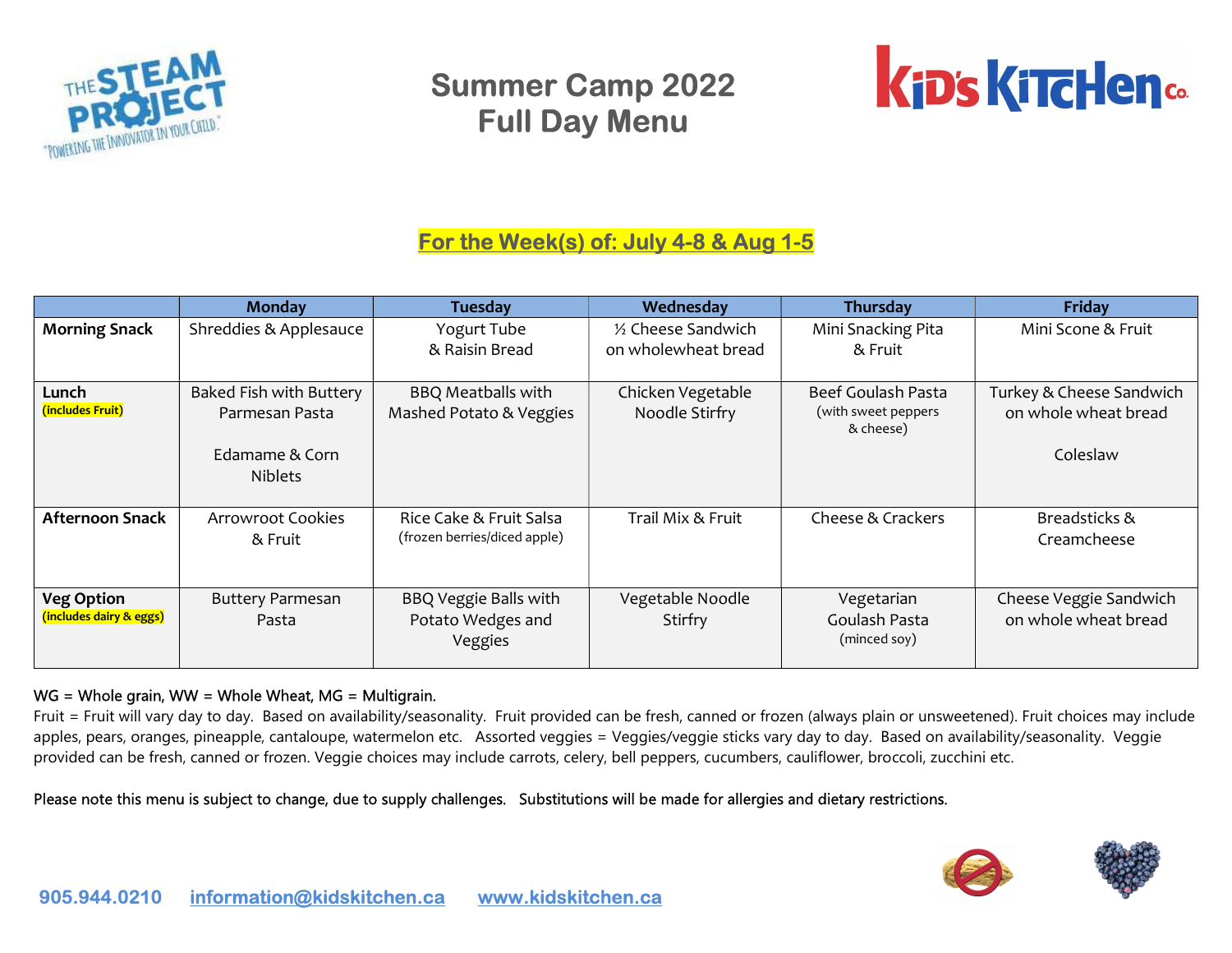



## For the Week(s) of: July 11-15 & Aug 8-12

|                                              | Monday                              | <b>Tuesday</b>                                                       | Wednesday                                                                  | <b>Thursday</b>                                        | Friday                                                         |
|----------------------------------------------|-------------------------------------|----------------------------------------------------------------------|----------------------------------------------------------------------------|--------------------------------------------------------|----------------------------------------------------------------|
| <b>Morning Snack</b>                         | Multigrain Cheerios<br>& Applesauce | Yogurt Cup & Granola                                                 | Cheese & Fruit                                                             | Muffin & Fruit                                         | Fruit Flatbread<br>with WOW Butter                             |
| Lunch<br>(includes Fruit)                    | Macaroni & Cheese<br>with Squash    | <b>Baked Chicken</b><br>Nuggets with<br>Steamed Rice, Peas &<br>Corn | Homemade Meatloaf with<br>Mashed Potatoes,<br>Gravy & Veggies              | Roasted Chicken<br>with Veggie Rice<br>(sweet peppers) | Cheese Tortellini<br>in Tomato Sauce<br><b>Steamed Edamame</b> |
| <b>Afternoon Snack</b>                       | Digestive Cookies<br>& Fruit        | Nachos & Cucumbers                                                   | Veggies with Spinach Dip                                                   | Brioche with Creamcheese                               | Goldfish Crackers & Fruit                                      |
| <b>Veg Option</b><br>(includes dairy & eggs) |                                     | Stewed Beans<br>with Steamed Rice,<br>Peas & Corn                    | Homemade Blackbean<br>Quinoa Loaf with Mashed<br>Potatoes, Gravy & Veggies | Roasted Tofu<br>with Veggie Rice<br>(sweet peppers)    |                                                                |

#### WG = Whole grain, WW = Whole Wheat, MG = Multigrain.

Fruit = Fruit will vary day to day. Based on availability/seasonality. Fruit provided can be fresh, canned or frozen (always plain or unsweetened). Fruit choices may include apples, pears, oranges, pineapple, cantaloupe, watermelon etc. Assorted veggies = Veggies/veggie sticks vary day to day. Based on availability/seasonality. Veggie provided can be fresh, canned or frozen. Veggie choices may include carrots, celery, bell peppers, cucumbers, cauliflower, broccoli, zucchini etc.



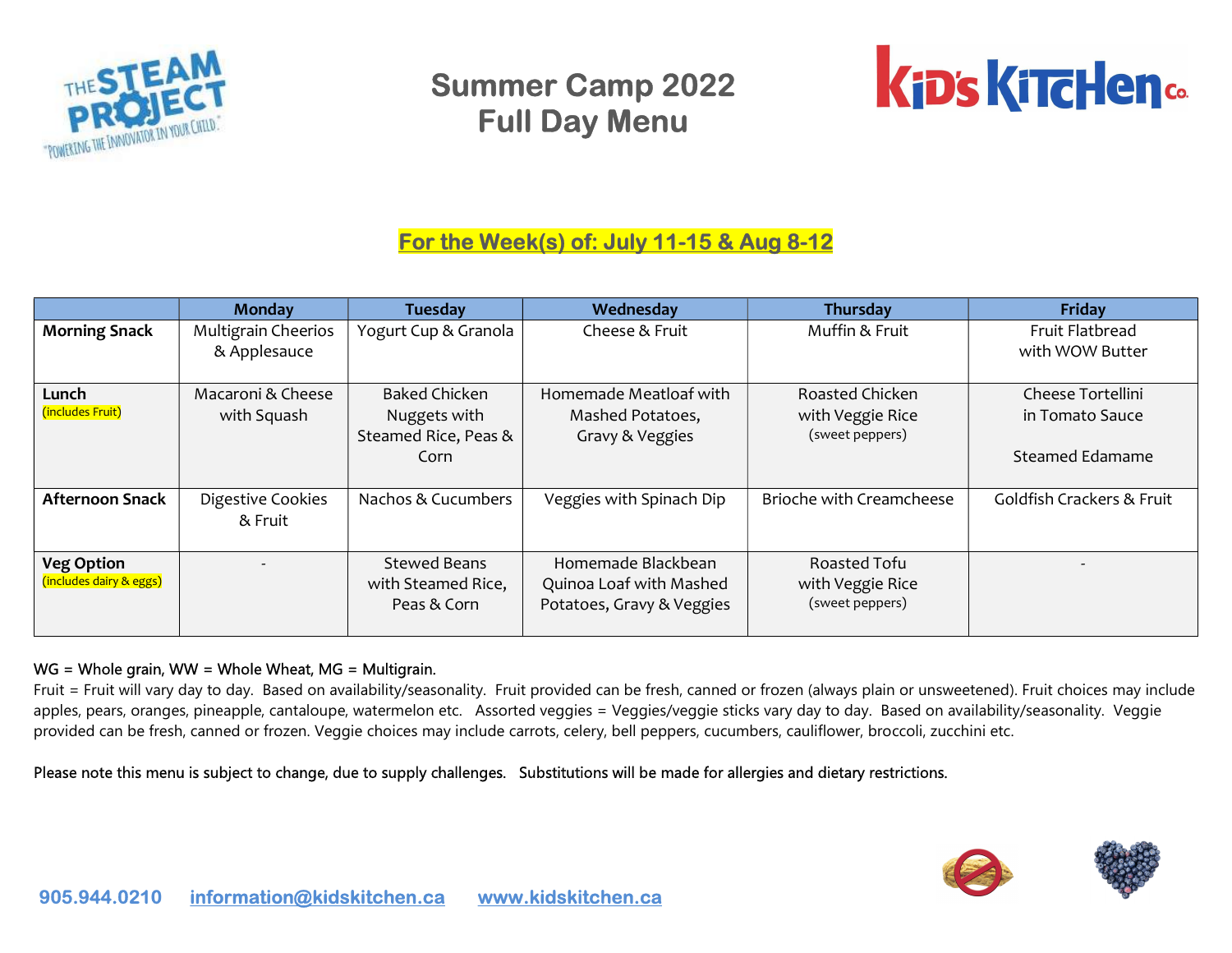



### For the Week(s) of: July 18-22 & Aug 15-19

|                                              | <b>Monday</b>                                     | <b>Tuesday</b>                                              | Wednesday                                                          | Thursday                                       | Friday                                                                    |
|----------------------------------------------|---------------------------------------------------|-------------------------------------------------------------|--------------------------------------------------------------------|------------------------------------------------|---------------------------------------------------------------------------|
| <b>Morning Snack</b>                         | <b>Shreddies</b><br>& Applesauce                  | Yogurt Tube<br>& Raisin Bread                               | 1/2 Cheese Sandwich<br>on wholewheat bread                         | <b>Apple Slices</b><br>with Vanilla Yogurt Dip | Mini Snacking Pita & Fruit                                                |
| Lunch<br>(includes Fruit)                    | Chicken Pot Pie Pasta                             | Honey Garlic Chicken<br>with Rice Pilaf<br>(peas & carrots) | Spaghetti with Meatballs<br>in Tomato Sauce<br>& Veggies           | Chicken Vegetable<br><b>Fried Rice</b>         | Cheese & Potato Perogies<br>with Sourcream<br><b>Steamed Corn Niblets</b> |
| <b>Afternoon Snack</b>                       | <b>Arrowroot Cookies</b><br>& Fruit               | Rice Cake & Fruit Salsa<br>(frozen berries/diced apple)     | Trail Mix & Fruit                                                  | Mini Scone & Veggies                           | Breadsticks &<br>Creamcheese                                              |
| <b>Veg Option</b><br>(includes dairy & eggs) | Vegetarian<br>Pot Pie Pasta<br>(with white beans) | Honey Garlic Tofu<br>with Rice Pilaf<br>(peas & carrots)    | Spaghetti with Veggie<br><b>Balls in Tomato Sauce</b><br>& Veggies | Tofu Vegetable<br><b>Fried Rice</b>            |                                                                           |

#### WG = Whole grain, WW = Whole Wheat, MG = Multigrain.

Fruit = Fruit will vary day to day. Based on availability/seasonality. Fruit provided can be fresh, canned or frozen (always plain or unsweetened). Fruit choices may include apples, pears, oranges, pineapple, cantaloupe, watermelon etc. Assorted veggies = Veggies/veggie sticks vary day to day. Based on availability/seasonality. Veggie provided can be fresh, canned or frozen. Veggie choices may include carrots, celery, bell peppers, cucumbers, cauliflower, broccoli, zucchini etc.